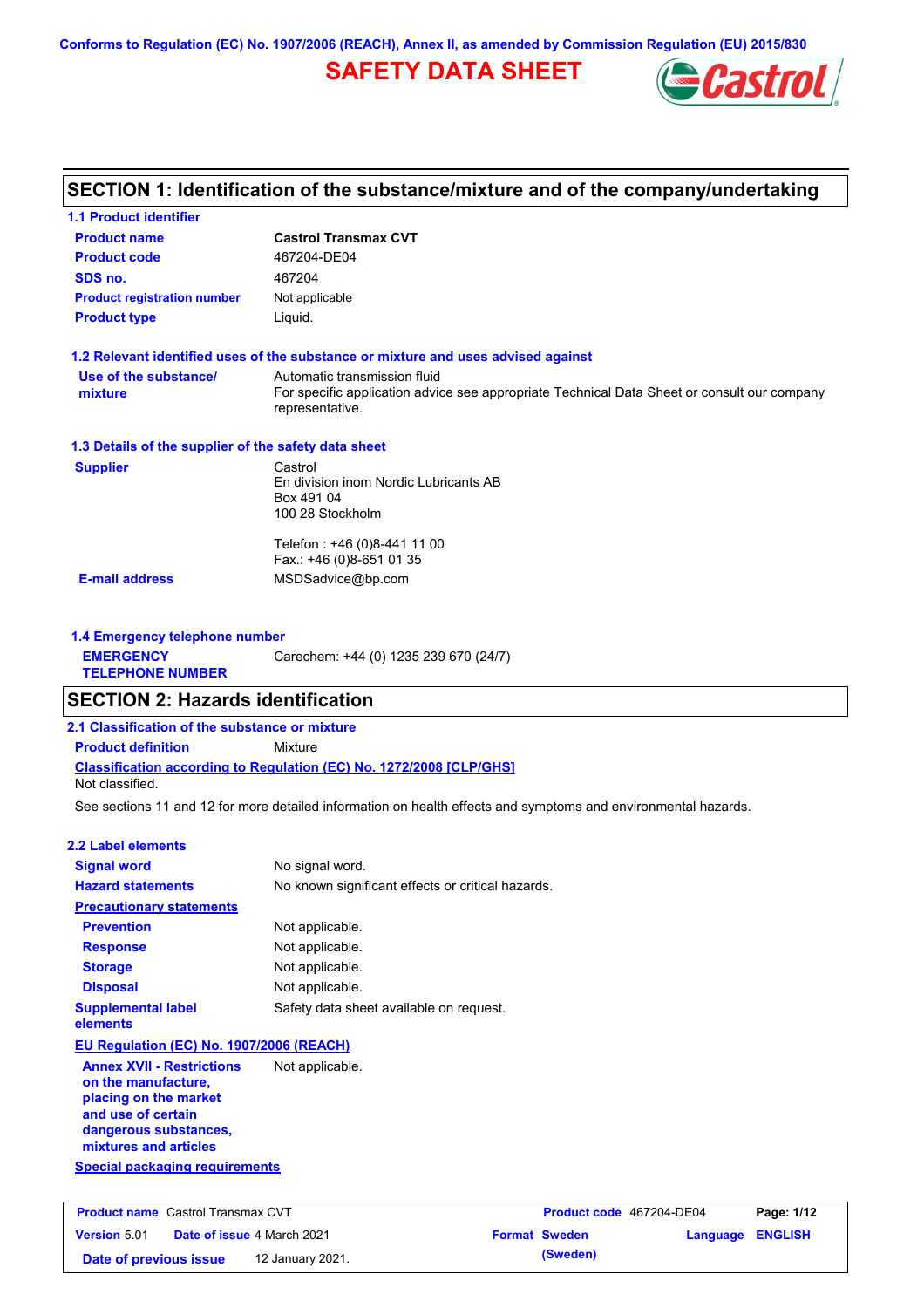# **SECTION 2: Hazards identification**

| <b>Containers to be fitted</b><br>with child-resistant<br>fastenings                                                     | Not applicable.                                                                                               |
|--------------------------------------------------------------------------------------------------------------------------|---------------------------------------------------------------------------------------------------------------|
| <b>Tactile warning of danger</b>                                                                                         | Not applicable.                                                                                               |
| 2.3 Other hazards                                                                                                        |                                                                                                               |
| <b>Results of PBT and vPvB</b><br>assessment                                                                             | Product does not meet the criteria for PBT or vPvB according to Regulation (EC) No. 1907/2006,<br>Annex XIII. |
| <b>Product meets the criteria</b><br>for PBT or vPvB according<br>to Regulation (EC) No.<br><b>1907/2006, Annex XIII</b> | This mixture does not contain any substances that are assessed to be a PBT or a vPvB.                         |
| Other hazards which do<br>not result in classification                                                                   | Defatting to the skin.                                                                                        |

## **SECTION 3: Composition/information on ingredients**

Mixture

### **3.2 Mixtures**

**Product definition**

Highly refined base oil (IP 346 DMSO extract < 3%). Proprietary performance additives.

| <b>Product/ingredient</b><br><b>Identifiers</b><br>name                                                                                                                                                                                                                                     |                                     | $\frac{9}{6}$<br><b>Regulation (EC) No.</b><br>1272/2008 [CLP] | <b>Type</b> |
|---------------------------------------------------------------------------------------------------------------------------------------------------------------------------------------------------------------------------------------------------------------------------------------------|-------------------------------------|----------------------------------------------------------------|-------------|
| Distillates (petroleum), hydrotreated<br>light paraffinic<br>EC: 265-158-7<br>CAS: 64742-55-8<br>Index: 649-468-00-3                                                                                                                                                                        | REACH #: 01-2119487077-29 ≥25 - ≤50 | Asp. Tox. 1, H304                                              | [1] [2]     |
| Distillates (petroleum), hydrotreated<br>heavy paraffinic<br>EC: 265-157-1<br>CAS: 64742-54-7<br>Index: 649-467-00-8                                                                                                                                                                        | REACH #: 01-2119484627-25 ≥25 - ≤50 | Not classified.                                                | $[2]$       |
| 2-Propenoic acid, 2-methyl-, butyl<br>CAS: 176487-46-0<br>ester, polymer with N-[3-<br>(dimethylamino)propyl]-2-methyl-<br>2-propenamide, dodecyl 2-methyl-<br>2-propenoate, eicosyl 2-methyl-<br>2-propenoate, hexadecyl 2-methyl-<br>2-propenoate and octadecyl 2-methyl-<br>2-propenoate | < 10                                | Eve Irrit. 2, H319                                             | $[1]$       |
| Lubricating oils (petroleum), C15-30,<br>hydrotreated neutral oil-based<br>EC: 276-737-9<br>CAS: 72623-86-0<br>Index: 649-482-00-X                                                                                                                                                          | REACH #: 01-2119474878-16 ≤3        | Asp. Tox. 1, H304                                              | [1] [2]     |
| Distillates (petroleum), hydrotreated<br>EC: 265-158-7<br>light paraffinic<br>CAS: 64742-55-8<br>Index: 649-468-00-3                                                                                                                                                                        | REACH #: 01-2119487077-29 ≤3        | Not classified.                                                | $[2]$       |
| See Section 16 for the full text of the H statements declared above.                                                                                                                                                                                                                        |                                     |                                                                |             |

**Type** 

[1] Substance classified with a health or environmental hazard

[2] Substance with a workplace exposure limit

[3] Substance meets the criteria for PBT according to Regulation (EC) No. 1907/2006, Annex XIII

[4] Substance meets the criteria for vPvB according to Regulation (EC) No. 1907/2006, Annex XIII

[5] Substance of equivalent concern

[6] Additional disclosure due to company policy

Occupational exposure limits, if available, are listed in Section 8.

| <b>Product name</b> Castrol Transmax CVT |  | <b>Product code</b> 467204-DE04   |  | Page: 2/12           |                         |  |
|------------------------------------------|--|-----------------------------------|--|----------------------|-------------------------|--|
| Version 5.01                             |  | <b>Date of issue 4 March 2021</b> |  | <b>Format Sweden</b> | <b>Language ENGLISH</b> |  |
| Date of previous issue                   |  | 12 January 2021.                  |  | (Sweden)             |                         |  |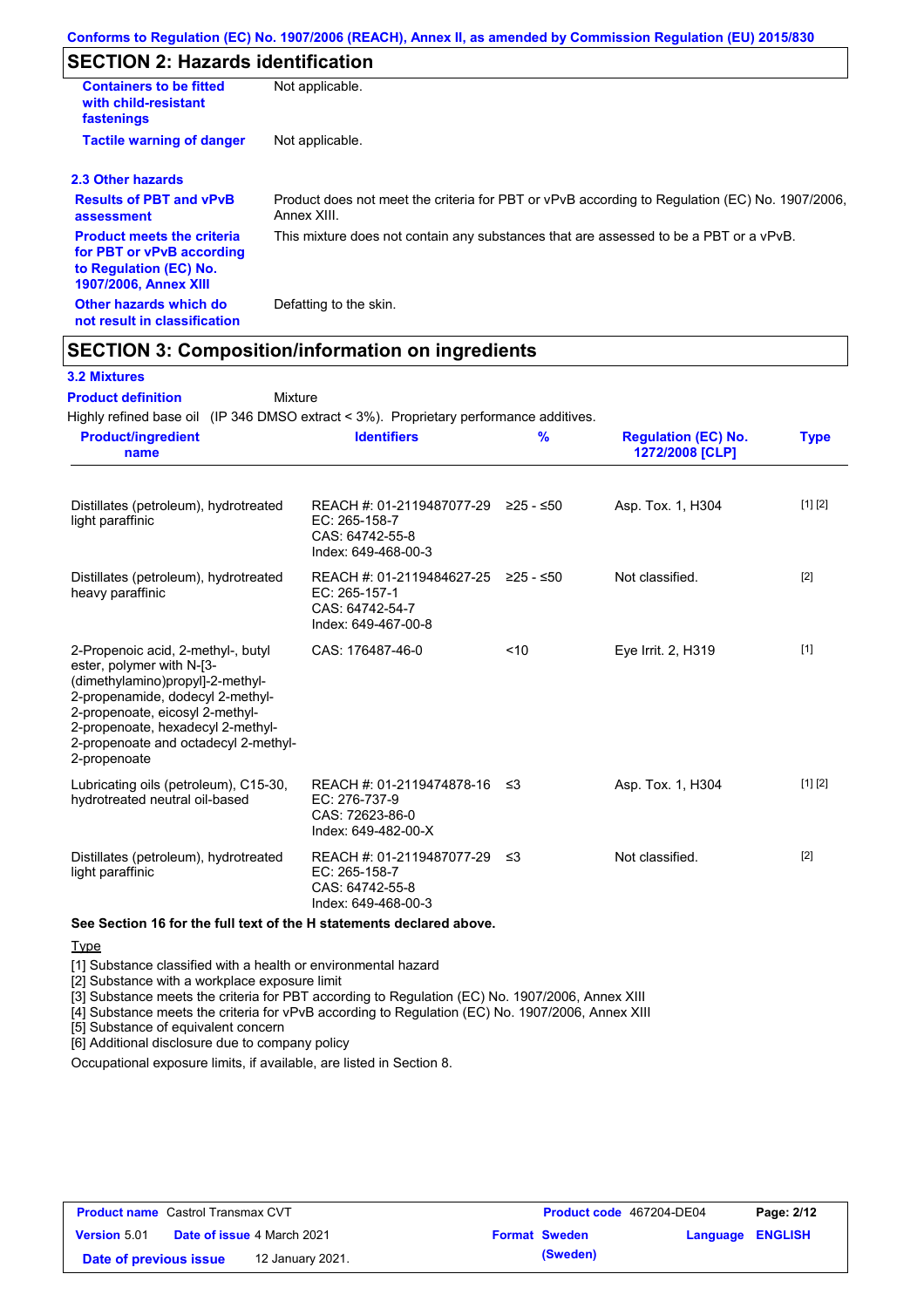### **SECTION 4: First aid measures**

#### Do not induce vomiting unless directed to do so by medical personnel. Get medical attention if symptoms occur. In case of contact, immediately flush eyes with plenty of water for at least 15 minutes. Eyelids should be held away from the eyeball to ensure thorough rinsing. Check for and remove any contact lenses. Get medical attention. **4.1 Description of first aid measures** If inhaled, remove to fresh air. In case of inhalation of decomposition products in a fire, symptoms may be delayed. The exposed person may need to be kept under medical surveillance for 48 hours. Get medical attention if symptoms occur. **Ingestion Inhalation Eye contact Protection of first-aiders** No action shall be taken involving any personal risk or without suitable training. It may be dangerous to the person providing aid to give mouth-to-mouth resuscitation. **Skin contact** Wash skin thoroughly with soap and water or use recognised skin cleanser. Remove contaminated clothing and shoes. Wash clothing before reuse. Clean shoes thoroughly before reuse. Get medical attention if irritation develops.

#### **4.2 Most important symptoms and effects, both acute and delayed**

|                                       | See Section 11 for more detailed information on health effects and symptoms.                                        |
|---------------------------------------|---------------------------------------------------------------------------------------------------------------------|
| <b>Potential acute health effects</b> |                                                                                                                     |
| <b>Inhalation</b>                     | Exposure to decomposition products may cause a health hazard. Serious effects may be<br>delayed following exposure. |
| <b>Ingestion</b>                      | No known significant effects or critical hazards.                                                                   |
| <b>Skin contact</b>                   | Defatting to the skin. May cause skin dryness and irritation.                                                       |
| Eye contact                           | No known significant effects or critical hazards.                                                                   |
|                                       | Delayed and immediate effects as well as chronic effects from short and long-term exposure                          |
| <b>Inhalation</b>                     | Overexposure to the inhalation of airborne droplets or aerosols may cause irritation of the<br>respiratory tract.   |
| <b>Ingestion</b>                      | Ingestion of large quantities may cause nausea and diarrhoea.                                                       |
| <b>Skin contact</b>                   | Prolonged or repeated contact can defat the skin and lead to irritation and/or dermatitis.                          |
| <b>Eye contact</b>                    | Potential risk of transient stinging or redness if accidental eye contact occurs.                                   |

#### **4.3 Indication of any immediate medical attention and special treatment needed**

| <b>Notes to physician</b> | Treatment should in general be symptomatic and directed to relieving any effects.   |
|---------------------------|-------------------------------------------------------------------------------------|
|                           | In case of inhalation of decomposition products in a fire, symptoms may be delayed. |
|                           | The exposed person may need to be kept under medical surveillance for 48 hours.     |
|                           |                                                                                     |

## **SECTION 5: Firefighting measures**

| 5.1 Extinguishing media                                   |                                                                                                                                                                                                                                                                                                                                                                   |  |
|-----------------------------------------------------------|-------------------------------------------------------------------------------------------------------------------------------------------------------------------------------------------------------------------------------------------------------------------------------------------------------------------------------------------------------------------|--|
| <b>Suitable extinguishing</b><br>media                    | In case of fire, use foam, dry chemical or carbon dioxide extinguisher or spray.                                                                                                                                                                                                                                                                                  |  |
| <b>Unsuitable extinguishing</b><br>media                  | Do not use water jet. The use of a water jet may cause the fire to spread by splashing the<br>burning product.                                                                                                                                                                                                                                                    |  |
| 5.2 Special hazards arising from the substance or mixture |                                                                                                                                                                                                                                                                                                                                                                   |  |
| <b>Hazards from the</b><br>substance or mixture           | In a fire or if heated, a pressure increase will occur and the container may burst.                                                                                                                                                                                                                                                                               |  |
| <b>Hazardous combustion</b><br>products                   | Combustion products may include the following:<br>carbon oxides (CO, CO2) (carbon monoxide, carbon dioxide)<br>nitrogen oxides (NO, $NQ_2$ etc.)                                                                                                                                                                                                                  |  |
| 5.3 Advice for firefighters                               |                                                                                                                                                                                                                                                                                                                                                                   |  |
| <b>Special precautions for</b><br>fire-fighters           | No action shall be taken involving any personal risk or without suitable training. Promptly<br>isolate the scene by removing all persons from the vicinity of the incident if there is a fire.                                                                                                                                                                    |  |
| <b>Special protective</b><br>equipment for fire-fighters  | Fire-fighters should wear appropriate protective equipment and self-contained breathing<br>apparatus (SCBA) with a full face-piece operated in positive pressure mode. Clothing for fire-<br>fighters (including helmets, protective boots and gloves) conforming to European standard EN<br>469 will provide a basic level of protection for chemical incidents. |  |
|                                                           |                                                                                                                                                                                                                                                                                                                                                                   |  |

| <b>Product name</b> Castrol Transmax CVT |  | <b>Product code</b> 467204-DE04   |  | Page: 3/12           |                  |  |
|------------------------------------------|--|-----------------------------------|--|----------------------|------------------|--|
| <b>Version 5.01</b>                      |  | <b>Date of issue 4 March 2021</b> |  | <b>Format Sweden</b> | Language ENGLISH |  |
| Date of previous issue                   |  | 12 January 2021.                  |  | (Sweden)             |                  |  |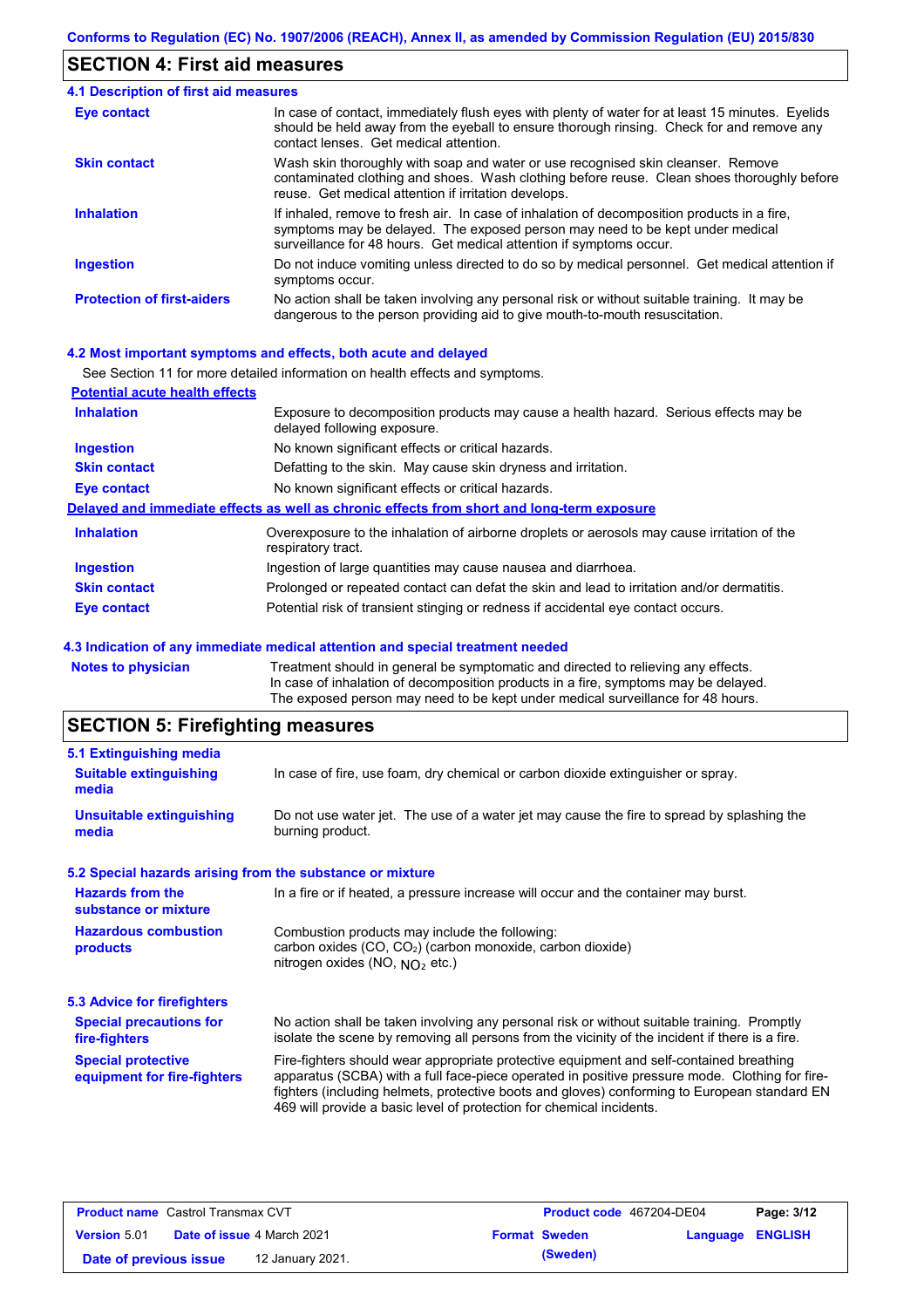# **SECTION 6: Accidental release measures**

|                                                          | 6.1 Personal precautions, protective equipment and emergency procedures                                                                                                                                                                                                                                                                                                                        |
|----------------------------------------------------------|------------------------------------------------------------------------------------------------------------------------------------------------------------------------------------------------------------------------------------------------------------------------------------------------------------------------------------------------------------------------------------------------|
| For non-emergency<br>personnel                           | No action shall be taken involving any personal risk or without suitable training. Evacuate<br>surrounding areas. Keep unnecessary and unprotected personnel from entering. Do not touch<br>or walk through spilt material. Floors may be slippery; use care to avoid falling. Put on<br>appropriate personal protective equipment.                                                            |
| For emergency responders                                 | Entry into a confined space or poorly ventilated area contaminated with vapour, mist or fume is<br>extremely hazardous without the correct respiratory protective equipment and a safe system of<br>work. Wear self-contained breathing apparatus. Wear a suitable chemical protective suit.<br>Chemical resistant boots. See also the information in "For non-emergency personnel".           |
| <b>6.2 Environmental</b><br>precautions                  | Avoid dispersal of spilt material and runoff and contact with soil, waterways, drains and sewers.<br>Inform the relevant authorities if the product has caused environmental pollution (sewers,<br>waterways, soil or air).                                                                                                                                                                    |
| 6.3 Methods and material for containment and cleaning up |                                                                                                                                                                                                                                                                                                                                                                                                |
| <b>Small spill</b>                                       | Stop leak if without risk. Move containers from spill area. Absorb with an inert material and<br>place in an appropriate waste disposal container. Dispose of via a licensed waste disposal<br>contractor.                                                                                                                                                                                     |
| <b>Large spill</b>                                       | Stop leak if without risk. Move containers from spill area. Prevent entry into sewers, water<br>courses, basements or confined areas. Contain and collect spillage with non-combustible,<br>absorbent material e.g. sand, earth, vermiculite or diatomaceous earth and place in container<br>for disposal according to local regulations. Dispose of via a licensed waste disposal contractor. |
| 6.4 Reference to other<br><b>sections</b>                | See Section 1 for emergency contact information.<br>See Section 5 for firefighting measures.<br>See Section 8 for information on appropriate personal protective equipment.<br>See Section 12 for environmental precautions.<br>See Section 13 for additional waste treatment information.                                                                                                     |

# **SECTION 7: Handling and storage**

## **7.1 Precautions for safe handling**

| <b>Protective measures</b>                                                           | Put on appropriate personal protective equipment.                                                                                                                                                                                                                                                                                                                                                                                                                                        |
|--------------------------------------------------------------------------------------|------------------------------------------------------------------------------------------------------------------------------------------------------------------------------------------------------------------------------------------------------------------------------------------------------------------------------------------------------------------------------------------------------------------------------------------------------------------------------------------|
| <b>Advice on general</b><br>occupational hygiene                                     | Eating, drinking and smoking should be prohibited in areas where this material is handled.<br>stored and processed. Wash thoroughly after handling. Remove contaminated clothing and<br>protective equipment before entering eating areas. See also Section 8 for additional<br>information on hygiene measures.                                                                                                                                                                         |
| <b>7.2 Conditions for safe</b><br>storage, including any<br><i>incompatibilities</i> | Store in accordance with local requiations. Store in a dry, cool and well-ventilated area, away<br>from incompatible materials (see Section 10). Keep away from heat and direct sunlight. Keep<br>container tightly closed and sealed until ready for use. Containers that have been opened must<br>be carefully resealed and kept upright to prevent leakage. Store and use only in equipment/<br>containers designed for use with this product. Do not store in unlabelled containers. |
| <b>Not suitable</b>                                                                  | Prolonged exposure to elevated temperature.                                                                                                                                                                                                                                                                                                                                                                                                                                              |
| 7.3 Specific end use(s)                                                              |                                                                                                                                                                                                                                                                                                                                                                                                                                                                                          |
| <b>Recommendations</b>                                                               | See section 1.2 and Exposure scenarios in annex, if applicable.                                                                                                                                                                                                                                                                                                                                                                                                                          |

# **SECTION 8: Exposure controls/personal protection**

## **8.1 Control parameters**

| <b>Occupational exposure limits</b>                                                      |                                                                                                                                                                                                                            |  |  |  |
|------------------------------------------------------------------------------------------|----------------------------------------------------------------------------------------------------------------------------------------------------------------------------------------------------------------------------|--|--|--|
| <b>Product/ingredient name</b>                                                           | <b>Exposure limit values</b>                                                                                                                                                                                               |  |  |  |
| Distillates (petroleum), hydrotreated light paraffinic                                   | Work environment authority Regulation 2018:1 (Sweden).<br>TWA: 1 mg/m <sup>3</sup> 8 hours. Issued/Revised: 8/1996 Form: mist and fume<br>STEL: 3 mg/m <sup>3</sup> 15 minutes. Issued/Revised: 8/1996 Form: mist and fume |  |  |  |
| Distillates (petroleum), hydrotreated heavy paraffinic                                   | Work environment authority Regulation 2018:1 (Sweden).<br>TWA: 1 mg/m <sup>3</sup> 8 hours. Issued/Revised: 8/1996 Form: mist and fume<br>STEL: 3 mg/m <sup>3</sup> 15 minutes. Issued/Revised: 8/1996 Form: mist and fume |  |  |  |
| Lubricating oils (petroleum), C15-30, hydrotreated<br>neutral oil-based                  | Work environment authority Regulation 2018:1 (Sweden).<br>TWA: 1 mg/m <sup>3</sup> 8 hours. Issued/Revised: 8/1996 Form: mist and fume<br>STEL: 3 mg/m <sup>3</sup> 15 minutes. Issued/Revised: 8/1996 Form: mist and fume |  |  |  |
| Distillates (petroleum), hydrotreated light paraffinic                                   | Work environment authority Regulation 2018:1 (Sweden).                                                                                                                                                                     |  |  |  |
| <b>Product name</b> Castrol Transmax CVT                                                 | Page: 4/12<br><b>Product code</b> 467204-DE04                                                                                                                                                                              |  |  |  |
| Version 5.01<br>Date of issue 4 March 2021<br>12 January 2021.<br>Date of previous issue | <b>Format Sweden</b><br><b>ENGLISH</b><br>Language<br>(Sweden)                                                                                                                                                             |  |  |  |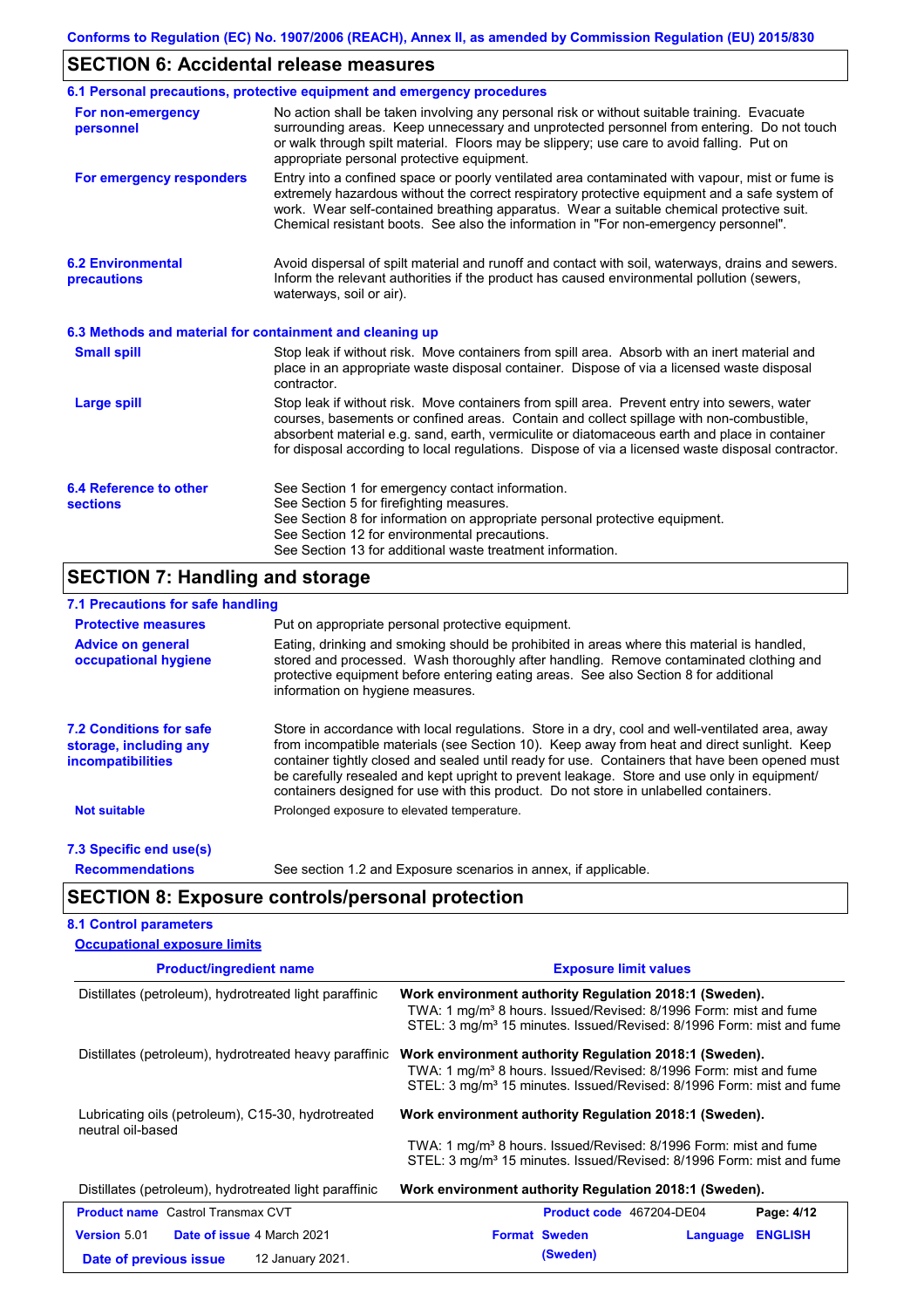## **SECTION 8: Exposure controls/personal protection**

TWA: 1 mg/m<sup>3</sup> 8 hours. Issued/Revised: 8/1996 Form: mist and fume STEL: 3 mg/m<sup>3</sup> 15 minutes. Issued/Revised: 8/1996 Form: mist and fume

Whilst specific OELs for certain components may be shown in this section, other components may be present in any mist, vapour or dust produced. Therefore, the specific OELs may not be applicable to the product as a whole and are provided for guidance only.

| quidance only.                              |                                                                                                                                                                                                                                                                                                                                                                                                                                                                                                                                                                                                                                                                                                                                                                                                                                                                                                                                                                                                                            |
|---------------------------------------------|----------------------------------------------------------------------------------------------------------------------------------------------------------------------------------------------------------------------------------------------------------------------------------------------------------------------------------------------------------------------------------------------------------------------------------------------------------------------------------------------------------------------------------------------------------------------------------------------------------------------------------------------------------------------------------------------------------------------------------------------------------------------------------------------------------------------------------------------------------------------------------------------------------------------------------------------------------------------------------------------------------------------------|
| <b>Recommended monitoring</b><br>procedures | If this product contains ingredients with exposure limits, personal, workplace atmosphere or<br>biological monitoring may be required to determine the effectiveness of the ventilation or other<br>control measures and/or the necessity to use respiratory protective equipment. Reference<br>should be made to monitoring standards, such as the following: European Standard EN 689<br>(Workplace atmospheres - Guidance for the assessment of exposure by inhalation to chemical<br>agents for comparison with limit values and measurement strategy) European Standard EN<br>14042 (Workplace atmospheres - Guide for the application and use of procedures for the<br>assessment of exposure to chemical and biological agents) European Standard EN 482<br>(Workplace atmospheres - General requirements for the performance of procedures for the<br>measurement of chemical agents) Reference to national guidance documents for methods for<br>the determination of hazardous substances will also be required. |
| <b>Derived No Effect Level</b>              |                                                                                                                                                                                                                                                                                                                                                                                                                                                                                                                                                                                                                                                                                                                                                                                                                                                                                                                                                                                                                            |
| No DNELs/DMELs available.                   |                                                                                                                                                                                                                                                                                                                                                                                                                                                                                                                                                                                                                                                                                                                                                                                                                                                                                                                                                                                                                            |
| <b>Predicted No Effect Concentration</b>    |                                                                                                                                                                                                                                                                                                                                                                                                                                                                                                                                                                                                                                                                                                                                                                                                                                                                                                                                                                                                                            |
| No PNECs available                          |                                                                                                                                                                                                                                                                                                                                                                                                                                                                                                                                                                                                                                                                                                                                                                                                                                                                                                                                                                                                                            |
| <b>8.2 Exposure controls</b>                |                                                                                                                                                                                                                                                                                                                                                                                                                                                                                                                                                                                                                                                                                                                                                                                                                                                                                                                                                                                                                            |
| <b>Appropriate engineering</b><br>controls  | Provide exhaust ventilation or other engineering controls to keep the relevant airborne<br>concentrations below their respective occupational exposure limits.<br>All activities involving chemicals should be assessed for their risks to health, to ensure<br>exposures are adequately controlled. Personal protective equipment should only be considered<br>after other forms of control measures (e.g. engineering controls) have been suitably evaluated.<br>Personal protective equipment should conform to appropriate standards, be suitable for use, be<br>kept in good condition and properly maintained.<br>Your supplier of personal protective equipment should be consulted for advice on selection and<br>appropriate standards. For further information contact your national organisation for standards.<br>The final choice of protective equipment will depend upon a risk assessment. It is important to<br>ensure that all items of personal protective equipment are compatible.                    |
| <b>Individual protection measures</b>       |                                                                                                                                                                                                                                                                                                                                                                                                                                                                                                                                                                                                                                                                                                                                                                                                                                                                                                                                                                                                                            |
| <b>Hygiene measures</b>                     | Wash hands, forearms and face thoroughly after handling chemical products, before eating,<br>smoking and using the lavatory and at the end of the working period. Ensure that eyewash<br>stations and safety showers are close to the workstation location.                                                                                                                                                                                                                                                                                                                                                                                                                                                                                                                                                                                                                                                                                                                                                                |
| <b>Respiratory protection</b>               | In case of insufficient ventilation, wear suitable respiratory equipment.<br>The correct choice of respiratory protection depends upon the chemicals being handled, the<br>conditions of work and use, and the condition of the respiratory equipment. Safety procedures<br>should be developed for each intended application. Respiratory protection equipment should<br>therefore be chosen in consultation with the supplier/manufacturer and with a full assessment<br>of the working conditions.                                                                                                                                                                                                                                                                                                                                                                                                                                                                                                                      |
| <b>Eye/face protection</b>                  | Safety glasses with side shields.                                                                                                                                                                                                                                                                                                                                                                                                                                                                                                                                                                                                                                                                                                                                                                                                                                                                                                                                                                                          |
| <b>Skin protection</b>                      |                                                                                                                                                                                                                                                                                                                                                                                                                                                                                                                                                                                                                                                                                                                                                                                                                                                                                                                                                                                                                            |
| <b>Hand protection</b>                      | <b>General Information:</b>                                                                                                                                                                                                                                                                                                                                                                                                                                                                                                                                                                                                                                                                                                                                                                                                                                                                                                                                                                                                |
|                                             | Because specific work environments and material handling practices vary, safety procedures<br>chaude he developed for cook intended conisotion. The correct choice of protective player                                                                                                                                                                                                                                                                                                                                                                                                                                                                                                                                                                                                                                                                                                                                                                                                                                    |

should be developed for each intended application. The correct choice of protective gloves depends upon the chemicals being handled, and the conditions of work and use. Most gloves provide protection for only a limited time before they must be discarded and replaced (even the best chemically resistant gloves will break down after repeated chemical exposures).

Gloves should be chosen in consultation with the supplier / manufacturer and taking account of a full assessment of the working conditions.

Recommended: Nitrile gloves. **Breakthrough time:**

Breakthrough time data are generated by glove manufacturers under laboratory test conditions and represent how long a glove can be expected to provide effective permeation resistance. It is important when following breakthrough time recommendations that actual workplace conditions are taken into account. Always consult with your glove supplier for up-to-date technical information on breakthrough times for the recommended glove type. Our recommendations on the selection of gloves are as follows:

#### Continuous contact:

| <b>Product name</b> Castrol Transmax CVT |                                   | <b>Product code</b> 467204-DE04 |                  | Page: 5/12 |
|------------------------------------------|-----------------------------------|---------------------------------|------------------|------------|
| <b>Version 5.01</b>                      | <b>Date of issue 4 March 2021</b> | <b>Format Sweden</b>            | Language ENGLISH |            |
| Date of previous issue                   | 12 January 2021.                  | (Sweden)                        |                  |            |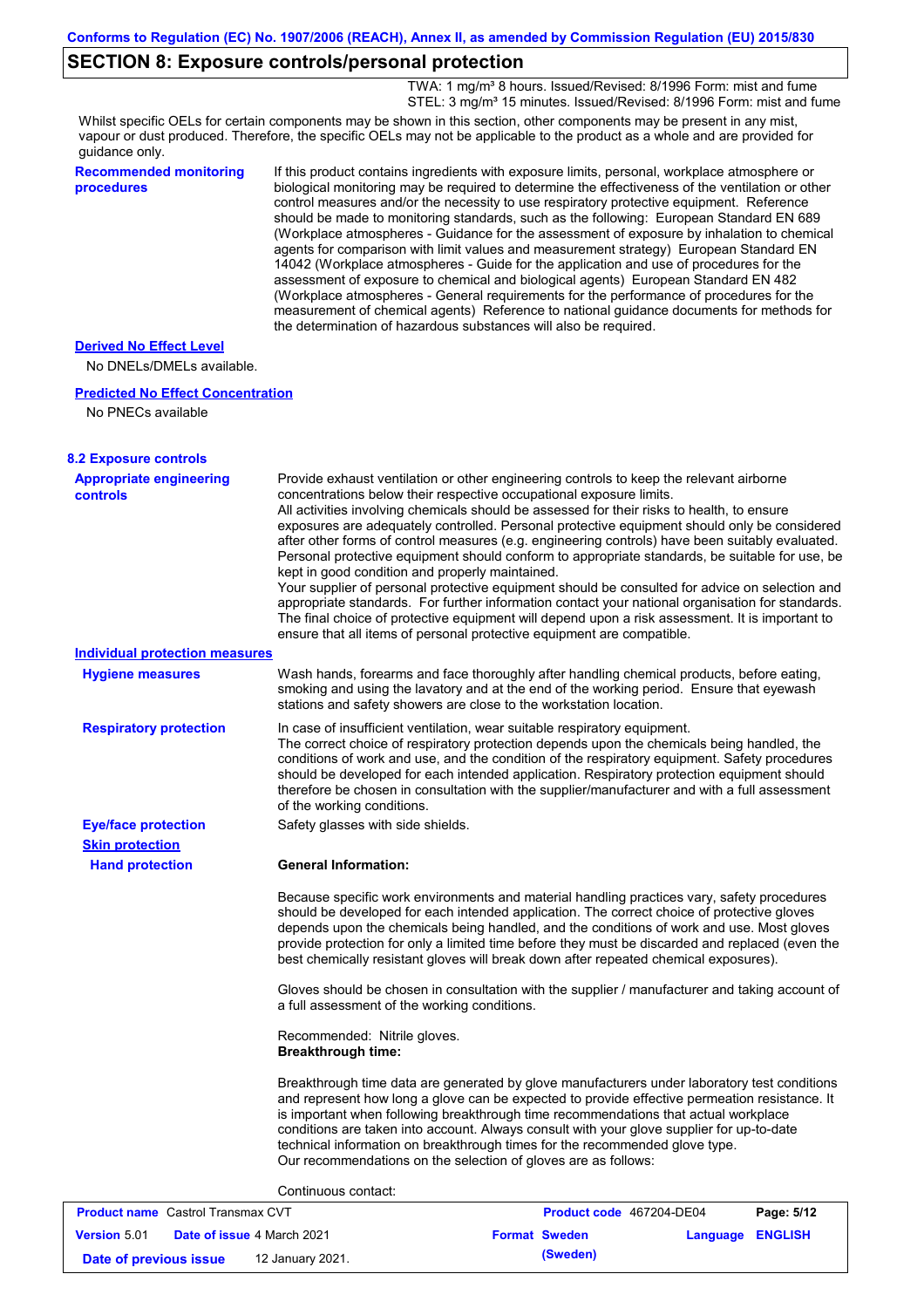## **SECTION 8: Exposure controls/personal protection**

Gloves with a minimum breakthrough time of 240 minutes, or >480 minutes if suitable gloves can be obtained.

If suitable gloves are not available to offer that level of protection, gloves with shorter breakthrough times may be acceptable as long as appropriate glove maintenance and replacement regimes are determined and adhered to.

Short-term / splash protection:

Recommended breakthrough times as above. It is recognised that for short-term, transient exposures, gloves with shorter breakthrough times may commonly be used. Therefore, appropriate maintenance and replacement regimes must be determined and rigorously followed. **Glove Thickness:** For general applications, we recommend gloves with a thickness typically greater than 0.35 mm. It should be emphasised that glove thickness is not necessarily a good predictor of glove resistance to a specific chemical, as the permeation efficiency of the glove will be dependent on the exact composition of the glove material. Therefore, glove selection should also be based on consideration of the task requirements and knowledge of breakthrough times. Glove thickness may also vary depending on the glove manufacturer, the glove type and the glove model. Therefore, the manufacturers' technical data should always be taken into account to ensure selection of the most appropriate glove for the task. Note: Depending on the activity being conducted, gloves of varying thickness may be required for specific tasks. For example: • Thinner gloves (down to 0.1 mm or less) may be required where a high degree of manual dexterity is needed. However, these gloves are only likely to give short duration protection and would normally be just for single use applications, then disposed of. • Thicker gloves (up to 3 mm or more) may be required where there is a mechanical (as well as a chemical) risk i.e. where there is abrasion or puncture potential. Use of protective clothing is good industrial practice. Personal protective equipment for the body should be selected based on the task being performed and the risks involved and should be approved by a specialist before handling this product. Cotton or polyester/cotton overalls will only provide protection against light superficial contamination that will not soak through to the skin. Overalls should be laundered on a regular basis. When the risk of skin exposure is high (e.g. when cleaning up spillages or if there is a risk of splashing) then chemical resistant aprons and/or impervious chemical suits and boots will be required. **Environmental exposure controls** Emissions from ventilation or work process equipment should be checked to ensure they comply with the requirements of environmental protection legislation. In some cases, fume scrubbers, filters or engineering modifications to the process equipment will be necessary to reduce emissions to acceptable levels. **Skin and body Refer to standards:** Respiratory protection: EN 529 Gloves: EN 420, EN 374 Eye protection: EN 166 Filtering half-mask: EN 149 Filtering half-mask with valve: EN 405 Half-mask: EN 140 plus filter Full-face mask: EN 136 plus filter Particulate filters: EN 143 Gas/combined filters: EN 14387

## **SECTION 9: Physical and chemical properties**

**Date of previous issue (Sweden)** 12 January 2021.

| 9.1 Information on basic physical and chemical properties |                                          |                                  |  |                      |                          |                |
|-----------------------------------------------------------|------------------------------------------|----------------------------------|--|----------------------|--------------------------|----------------|
| <b>Appearance</b>                                         |                                          |                                  |  |                      |                          |                |
| <b>Physical state</b><br><b>Colour</b>                    |                                          | Liguid.                          |  |                      |                          |                |
|                                                           |                                          | Red.                             |  |                      |                          |                |
| <b>Odour</b>                                              |                                          | Not available.<br>Not available. |  |                      |                          |                |
| <b>Odour threshold</b>                                    |                                          |                                  |  |                      |                          |                |
| pH                                                        |                                          | Not applicable.                  |  |                      |                          |                |
|                                                           | <b>Product name</b> Castrol Transmax CVT |                                  |  |                      | Product code 467204-DE04 | Page: 6/12     |
| Date of issue 4 March 2021<br>Version 5.01                |                                          |                                  |  | <b>Format Sweden</b> | Language                 | <b>ENGLISH</b> |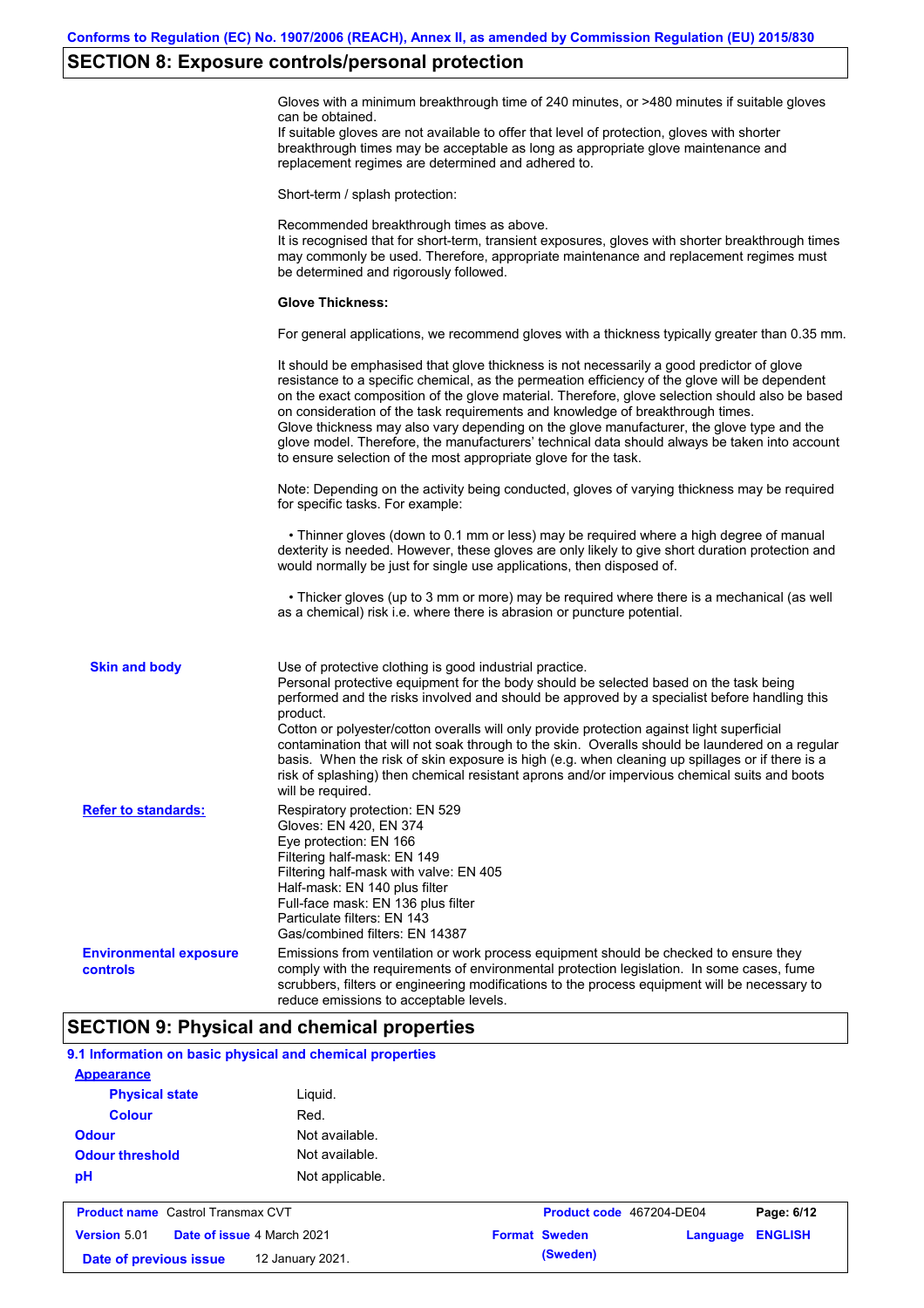# **SECTION 9: Physical and chemical properties**

| <b>Melting point/freezing point</b>                    | Not available.                                                                                                                |
|--------------------------------------------------------|-------------------------------------------------------------------------------------------------------------------------------|
| Initial boiling point and boiling<br>range             | Not available.                                                                                                                |
| <b>Pour point</b>                                      | -45 °C                                                                                                                        |
| <b>Flash point</b>                                     | Open cup: >160°C (>320°F) [Cleveland.]                                                                                        |
| <b>Evaporation rate</b>                                | Not available.                                                                                                                |
| <b>Flammability (solid, gas)</b>                       | Not available.                                                                                                                |
| <b>Upper/lower flammability or</b><br>explosive limits | Not available.                                                                                                                |
| <b>Vapour pressure</b>                                 | Not available.                                                                                                                |
| <b>Vapour density</b>                                  | Not available.                                                                                                                |
| <b>Relative density</b>                                | Not available.                                                                                                                |
| <b>Density</b>                                         | $\leq$ 1000 kg/m <sup>3</sup> (<1 g/cm <sup>3</sup> ) at 15 <sup>°</sup> C                                                    |
| <b>Solubility(ies)</b>                                 | insoluble in water.                                                                                                           |
| <b>Partition coefficient: n-octanol/</b><br>water      | Not available.                                                                                                                |
| <b>Auto-ignition temperature</b>                       | Not available.                                                                                                                |
| <b>Decomposition temperature</b>                       | Not available.                                                                                                                |
| <b>Viscosity</b>                                       | Kinematic: 33.81 mm <sup>2</sup> /s (33.81 cSt) at $40^{\circ}$ C<br>Kinematic: 7.146 mm <sup>2</sup> /s (7.146 cSt) at 100°C |
| <b>Explosive properties</b>                            | Not available.                                                                                                                |
| <b>Oxidising properties</b>                            | Not available.                                                                                                                |

#### **9.2 Other information**

No additional information.

# **SECTION 10: Stability and reactivity**

| <b>10.1 Reactivity</b>                            | No specific test data available for this product. Refer to Conditions to avoid and Incompatible<br>materials for additional information.                                |
|---------------------------------------------------|-------------------------------------------------------------------------------------------------------------------------------------------------------------------------|
| <b>10.2 Chemical stability</b>                    | The product is stable.                                                                                                                                                  |
| <b>10.3 Possibility of</b><br>hazardous reactions | Under normal conditions of storage and use, hazardous reactions will not occur.<br>Under normal conditions of storage and use, hazardous polymerisation will not occur. |
| <b>10.4 Conditions to avoid</b>                   | Avoid all possible sources of ignition (spark or flame).                                                                                                                |
| <b>10.5 Incompatible materials</b>                | Reactive or incompatible with the following materials: oxidising materials.                                                                                             |
| <b>10.6 Hazardous</b><br>decomposition products   | Under normal conditions of storage and use, hazardous decomposition products should not be<br>produced.                                                                 |

# **SECTION 11: Toxicological information**

| 11.1 Information on toxicological effects                |                                                                                                                             |  |                          |          |                |
|----------------------------------------------------------|-----------------------------------------------------------------------------------------------------------------------------|--|--------------------------|----------|----------------|
| <b>Acute toxicity estimates</b>                          |                                                                                                                             |  |                          |          |                |
| Not available.                                           |                                                                                                                             |  |                          |          |                |
| <b>Information on likely</b><br>routes of exposure       | Routes of entry anticipated: Dermal, Inhalation.                                                                            |  |                          |          |                |
| <b>Potential acute health effects</b>                    |                                                                                                                             |  |                          |          |                |
| <b>Inhalation</b>                                        | Exposure to decomposition products may cause a health hazard. Serious effects may be<br>delayed following exposure.         |  |                          |          |                |
| Ingestion                                                | No known significant effects or critical hazards.                                                                           |  |                          |          |                |
| <b>Skin contact</b>                                      | Defatting to the skin. May cause skin dryness and irritation.                                                               |  |                          |          |                |
| Eye contact                                              | No known significant effects or critical hazards.                                                                           |  |                          |          |                |
|                                                          | Symptoms related to the physical, chemical and toxicological characteristics                                                |  |                          |          |                |
| <b>Inhalation</b>                                        | May be harmful by inhalation if exposure to vapour, mists or fumes resulting from thermal<br>decomposition products occurs. |  |                          |          |                |
| <b>Ingestion</b>                                         | No specific data.                                                                                                           |  |                          |          |                |
| <b>Product name</b> Castrol Transmax CVT                 |                                                                                                                             |  | Product code 467204-DE04 |          | Page: 7/12     |
| <b>Version 5.01</b><br><b>Date of issue 4 March 2021</b> |                                                                                                                             |  | <b>Format Sweden</b>     | Language | <b>ENGLISH</b> |
| Date of previous issue                                   | 12 January 2021.                                                                                                            |  | (Sweden)                 |          |                |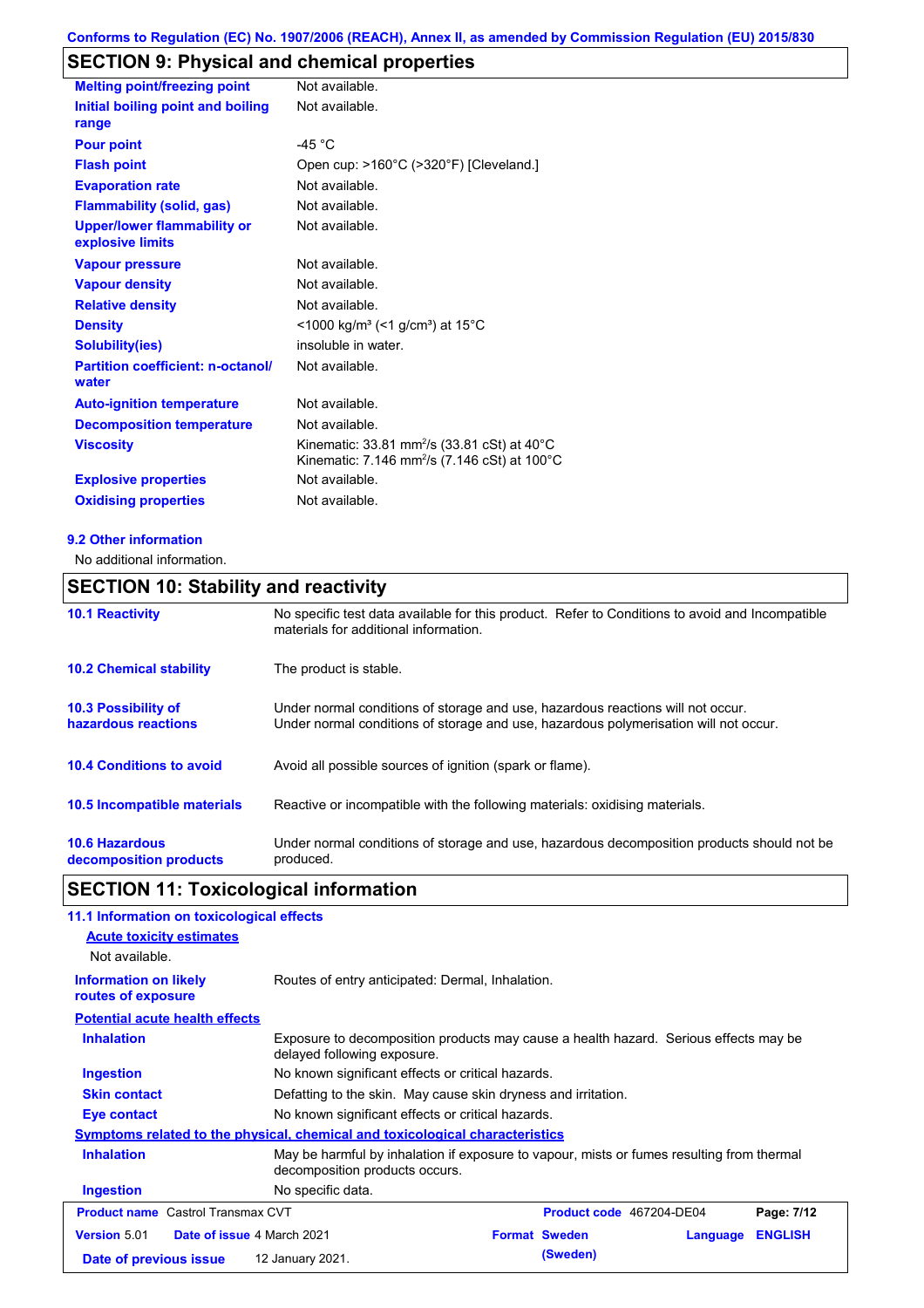## **SECTION 11: Toxicological information**

| <b>Skin contact</b>                       | Adverse symptoms may include the following:<br>irritation<br>dryness<br>cracking                                  |
|-------------------------------------------|-------------------------------------------------------------------------------------------------------------------|
| <b>Eye contact</b>                        | No specific data.                                                                                                 |
|                                           | Delayed and immediate effects as well as chronic effects from short and long-term exposure                        |
| <b>Inhalation</b>                         | Overexposure to the inhalation of airborne droplets or aerosols may cause irritation of the<br>respiratory tract. |
| <b>Ingestion</b>                          | Ingestion of large quantities may cause nausea and diarrhoea.                                                     |
| <b>Skin contact</b>                       | Prolonged or repeated contact can defat the skin and lead to irritation and/or dermatitis.                        |
| Eye contact                               | Potential risk of transient stinging or redness if accidental eye contact occurs.                                 |
| <b>Potential chronic health effects</b>   |                                                                                                                   |
| General                                   | No known significant effects or critical hazards.                                                                 |
| <b>Carcinogenicity</b>                    | No known significant effects or critical hazards.                                                                 |
| <b>Mutagenicity</b>                       | No known significant effects or critical hazards.                                                                 |
| <b>Developmental effects</b>              | No known significant effects or critical hazards.                                                                 |
| <b>Fertility effects</b>                  | No known significant effects or critical hazards.                                                                 |
| <b>SECTION 12: Ecological information</b> |                                                                                                                   |
| <b>12.1 Toxicity</b>                      |                                                                                                                   |
| <b>Environmental hazards</b>              | Not classified as dangerous                                                                                       |

#### **12.2 Persistence and degradability**

Not expected to be rapidly degradable.

#### **12.3 Bioaccumulative potential**

This product is not expected to bioaccumulate through food chains in the environment.

| <b>12.4 Mobility in soil</b>                                  |                                                                      |
|---------------------------------------------------------------|----------------------------------------------------------------------|
| <b>Soil/water partition</b><br>coefficient (K <sub>oc</sub> ) | Not available.                                                       |
| <b>Mobility</b>                                               | Spillages may penetrate the soil causing ground water contamination. |

#### **12.5 Results of PBT and vPvB assessment**

Product does not meet the criteria for PBT or vPvB according to Regulation (EC) No. 1907/2006, Annex XIII.

#### **12.6 Other adverse effects**

Spills may form a film on water surfaces causing physical damage to organisms. Oxygen transfer could also be impaired. **Other ecological information**

## **SECTION 13: Disposal considerations**

#### **13.1 Waste treatment methods**

# **Methods of disposal Product**

Where possible, arrange for product to be recycled. Dispose of via an authorised person/ licensed waste disposal contractor in accordance with local regulations.

#### **European waste catalogue (EWC) Hazardous waste** Yes.

| Waste code | <b>Waste designation</b>                                         |
|------------|------------------------------------------------------------------|
| 13 02 05*  | Imineral-based non-chlorinated engine, gear and lubricating oils |

However, deviation from the intended use and/or the presence of any potential contaminants may require an alternative waste disposal code to be assigned by the end user.

#### **Packaging**

#### **Methods of disposal**

Where possible, arrange for product to be recycled. Dispose of via an authorised person/ licensed waste disposal contractor in accordance with local regulations.

| <b>Product name</b> Castrol Transmax CVT |  |                                   | Product code 467204-DE04 |                      | Page: 8/12              |  |
|------------------------------------------|--|-----------------------------------|--------------------------|----------------------|-------------------------|--|
| Version 5.01                             |  | <b>Date of issue 4 March 2021</b> |                          | <b>Format Sweden</b> | <b>Language ENGLISH</b> |  |
| Date of previous issue                   |  | 12 January 2021.                  |                          | (Sweden)             |                         |  |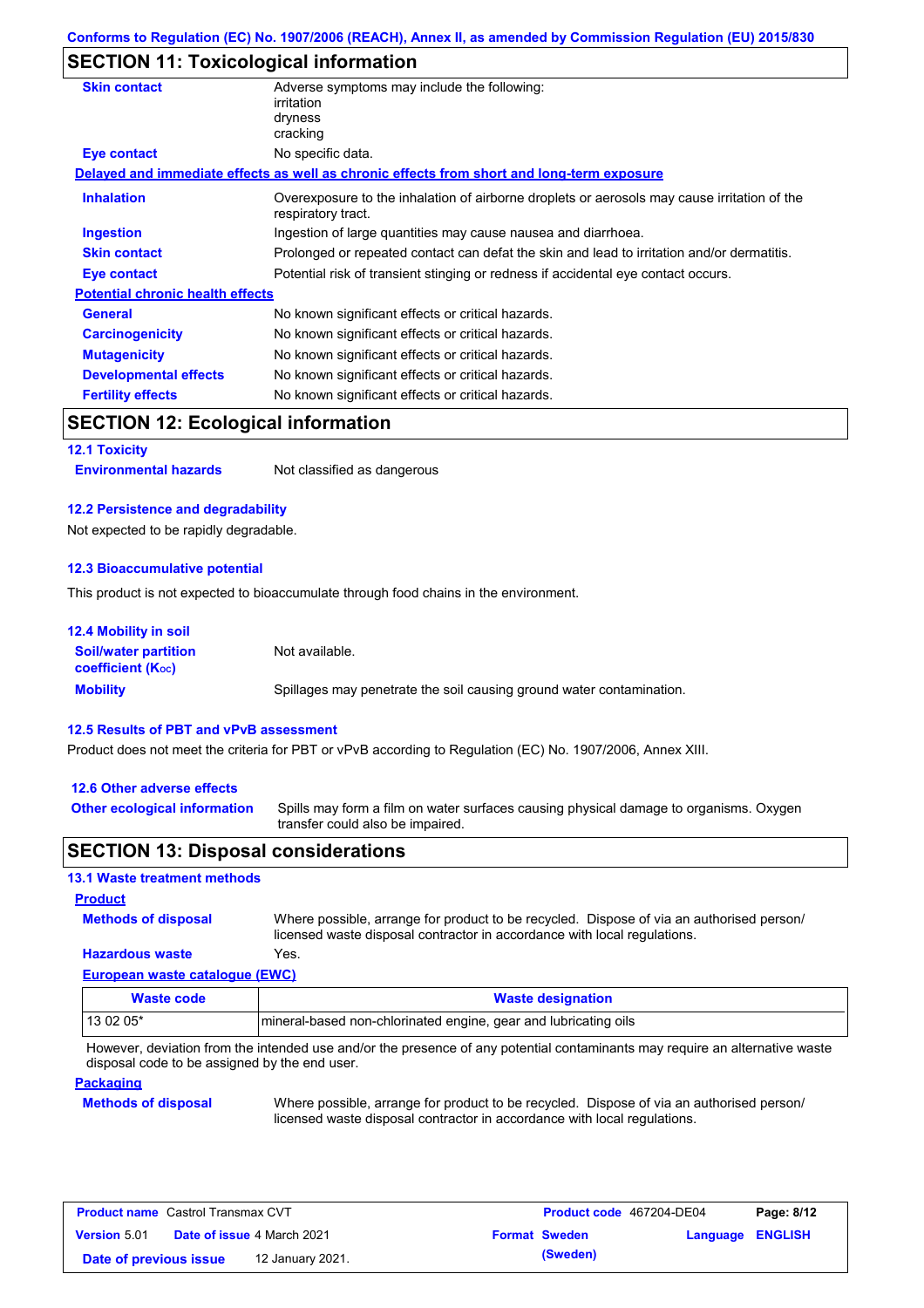# **SECTION 13: Disposal considerations**

| <b>Special precautions</b> | This material and its container must be disposed of in a safe way. Care should be taken when<br>handling emptied containers that have not been cleaned or rinsed out. Empty containers or<br>liners may retain some product residues. Empty containers represent a fire hazard as they may<br>contain flammable product residues and vapour. Never weld, solder or braze empty containers.<br>Avoid dispersal of spilt material and runoff and contact with soil, waterways, drains and sewers.                                                                                                                                                                                                                                                                                                   |
|----------------------------|---------------------------------------------------------------------------------------------------------------------------------------------------------------------------------------------------------------------------------------------------------------------------------------------------------------------------------------------------------------------------------------------------------------------------------------------------------------------------------------------------------------------------------------------------------------------------------------------------------------------------------------------------------------------------------------------------------------------------------------------------------------------------------------------------|
| <b>Methods of disposal</b> | The regulations regarding manufacturers' responsibility for packaging material waste is<br>regulated in "Förordningen om producentansvar för förpackningar". Packaging materials are to<br>be reused or recycled in accordance with the goals outlined in this regulation. The company<br>complies with this manufacturer's responsibility through its association with REPA, which is a<br>subsidiary company of four materials handling companies. The materials handling companies<br>collect, remove and process used and sorted packaging materials through the employment of<br>contractors. Questions regarding collection of packaging materials on a local basis may be<br>directed to the materials company and its contractors. For further information, contact REPA,<br>www.repa.se. |
|                            | Drums and containers are placed in a tilted position, approx 10°, drums are turned with the<br>bungholes downwards and the 2" bunghole in the lowest position, containers with the valve<br>downwards. Other packages are placed upside down for eduction. Let stand at temperatures<br>above 15°C until drip dry or at least 30 minutes. Recover and add the remainders in the process<br>where the product is used, or send for special waste treatment. Send empty packages to a<br>certified recycler/receiver for recycling.                                                                                                                                                                                                                                                                 |
| <b>References</b>          | Commission 2014/955/EU<br>Directive 2008/98/EC                                                                                                                                                                                                                                                                                                                                                                                                                                                                                                                                                                                                                                                                                                                                                    |

# **SECTION 14: Transport information**

|                                           | <b>ADR/RID</b> | <b>ADN</b>     | <b>IMDG</b>    | <b>IATA</b>    |
|-------------------------------------------|----------------|----------------|----------------|----------------|
| 14.1 UN number                            | Not regulated. | Not regulated. | Not regulated. | Not regulated. |
| 14.2 UN proper<br>shipping name           |                |                |                |                |
| <b>14.3 Transport</b><br>hazard class(es) |                |                |                |                |
| 14.4 Packing<br>group                     |                |                |                |                |
| 14.5<br><b>Environmental</b><br>hazards   | No.            | No.            | No.            | No.            |
| <b>Additional</b><br><b>information</b>   |                |                |                |                |

**14.6 Special precautions for user** Not available.

| <b>14.7 Transport in bulk</b> | Not available. |
|-------------------------------|----------------|
| according to <b>IMO</b>       |                |
| <b>instruments</b>            |                |

## **SECTION 15: Regulatory information**

**15.1 Safety, health and environmental regulations/legislation specific for the substance or mixture**

#### **EU Regulation (EC) No. 1907/2006 (REACH)**

**Annex XIV - List of substances subject to authorisation**

#### **Annex XIV**

None of the components are listed.

**Substances of very high concern**

None of the components are listed.

**EU Regulation (EC) No. 1907/2006 (REACH)**

| <b>Product name</b> Castrol Transmax CVT |                                   |                  | Product code 467204-DE04 |                      | Page: 9/12       |  |
|------------------------------------------|-----------------------------------|------------------|--------------------------|----------------------|------------------|--|
| <b>Version 5.01</b>                      | <b>Date of issue 4 March 2021</b> |                  |                          | <b>Format Sweden</b> | Language ENGLISH |  |
| Date of previous issue                   |                                   | 12 January 2021. |                          | (Sweden)             |                  |  |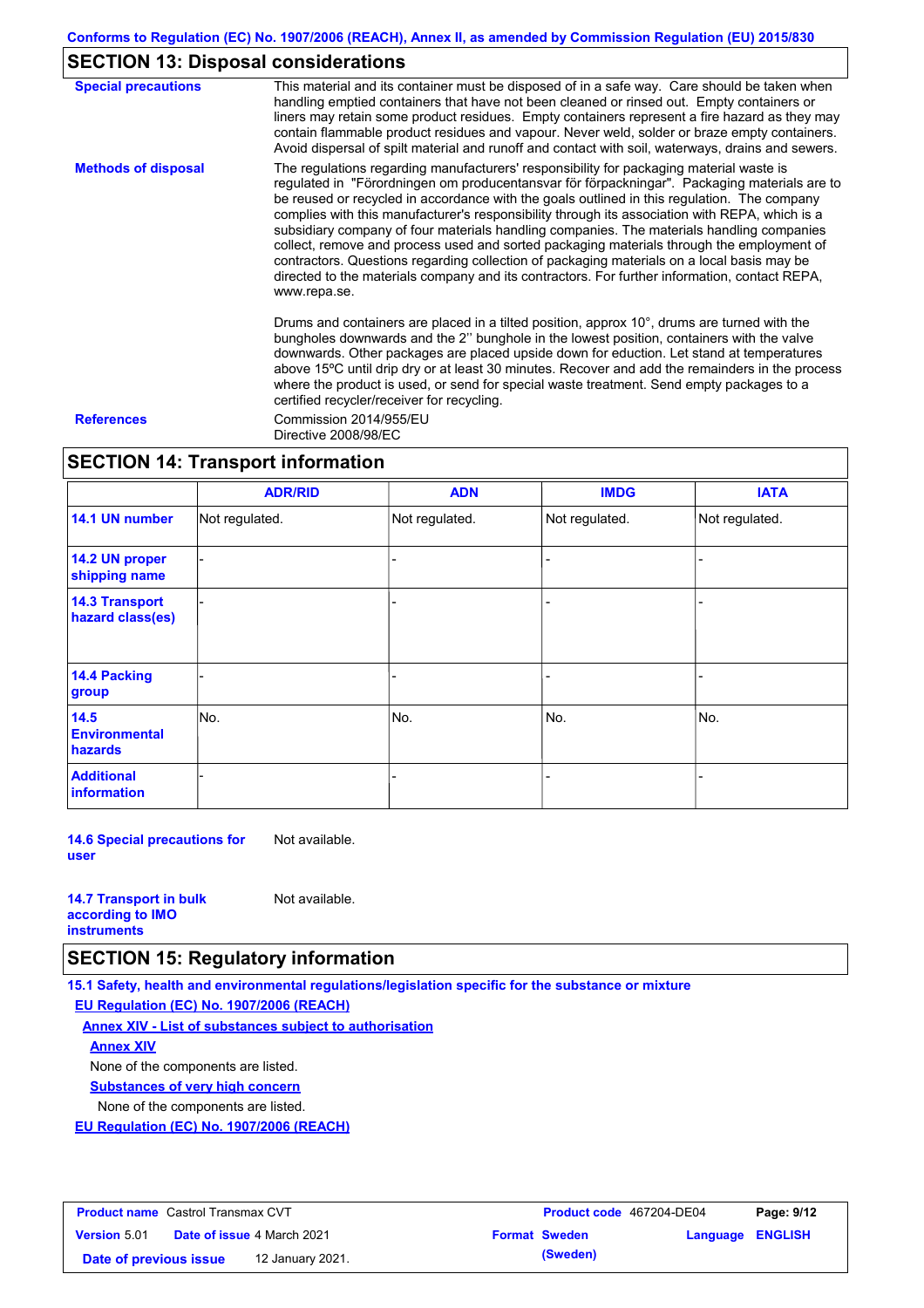## **Conforms to Regulation (EC) No. 1907/2006 (REACH), Annex II, as amended by Commission Regulation (EU) 2015/830**

# **SECTION 15: Regulatory information**

| <b>Annex XVII - Restrictions</b>                            | Not applicable.                                                                                                                |
|-------------------------------------------------------------|--------------------------------------------------------------------------------------------------------------------------------|
| on the manufacture.                                         |                                                                                                                                |
| placing on the market<br>and use of certain                 |                                                                                                                                |
| dangerous substances,                                       |                                                                                                                                |
| mixtures and articles                                       |                                                                                                                                |
| <b>Other regulations</b>                                    |                                                                                                                                |
| <b>REACH Status</b>                                         | The company, as identified in Section 1, sells this product in the EU in compliance with the<br>current requirements of REACH. |
| <b>United States inventory</b><br>(TSCA 8b)                 | All components are active or exempted.                                                                                         |
| <b>Australia inventory (AICS)</b>                           | At least one component is not listed.                                                                                          |
| <b>Canada inventory</b>                                     | At least one component is not listed in DSL but all such components are listed in NDSL.                                        |
| <b>China inventory (IECSC)</b>                              | All components are listed or exempted.                                                                                         |
| <b>Japan inventory (ENCS)</b>                               | At least one component is not listed.                                                                                          |
| <b>Korea inventory (KECI)</b>                               | At least one component is not listed.                                                                                          |
| <b>Philippines inventory</b><br>(PICCS)                     | All components are listed or exempted.                                                                                         |
| <b>Taiwan Chemical</b>                                      | All components are listed or exempted.                                                                                         |
| <b>Substances Inventory</b><br>(TCSI)                       |                                                                                                                                |
| Ozone depleting substances (1005/2009/EU)                   |                                                                                                                                |
| Not listed.                                                 |                                                                                                                                |
| Prior Informed Consent (PIC) (649/2012/EU)                  |                                                                                                                                |
| Not listed.                                                 |                                                                                                                                |
| <b>EU - Water framework directive - Priority substances</b> |                                                                                                                                |
| None of the components are listed.                          |                                                                                                                                |
| <b>Seveso Directive</b>                                     |                                                                                                                                |
| This product is not controlled under the Seveso Directive.  |                                                                                                                                |
|                                                             |                                                                                                                                |
|                                                             |                                                                                                                                |
| 4 P. A. Alexandro J. Andrews                                | A. Okansisal Osfak: Association has been consistent for one<br>والمتمتم ويتملح والرواد المتمالة الألمان                        |

| <b>15.2 Chemical safety</b> | A Chemical Safety Assessment has been carried out for one or more of the substances within  |
|-----------------------------|---------------------------------------------------------------------------------------------|
| assessment                  | this mixture. A Chemical Safety Assessment has not been carried out for the mixture itself. |

# **SECTION 16: Other information**

| <b>Abbreviations and acronyms</b>                 | ADN = European Provisions concerning the International Carriage of Dangerous Goods by<br>Inland Waterway                                                                                                |                          |          |                |  |  |
|---------------------------------------------------|---------------------------------------------------------------------------------------------------------------------------------------------------------------------------------------------------------|--------------------------|----------|----------------|--|--|
|                                                   | ADR = The European Agreement concerning the International Carriage of Dangerous Goods by<br>Road                                                                                                        |                          |          |                |  |  |
|                                                   | ATE = Acute Toxicity Estimate                                                                                                                                                                           |                          |          |                |  |  |
|                                                   | <b>BCF</b> = Bioconcentration Factor                                                                                                                                                                    |                          |          |                |  |  |
|                                                   | CAS = Chemical Abstracts Service                                                                                                                                                                        |                          |          |                |  |  |
|                                                   | CLP = Classification, Labelling and Packaging Regulation [Regulation (EC) No. 1272/2008]                                                                                                                |                          |          |                |  |  |
|                                                   | CSA = Chemical Safety Assessment                                                                                                                                                                        |                          |          |                |  |  |
|                                                   | CSR = Chemical Safety Report                                                                                                                                                                            |                          |          |                |  |  |
|                                                   | DMEL = Derived Minimal Effect Level                                                                                                                                                                     |                          |          |                |  |  |
|                                                   | DNEL = Derived No Effect Level                                                                                                                                                                          |                          |          |                |  |  |
|                                                   | EINECS = European Inventory of Existing Commercial chemical Substances                                                                                                                                  |                          |          |                |  |  |
|                                                   | ES = Exposure Scenario                                                                                                                                                                                  |                          |          |                |  |  |
|                                                   | EUH statement = CLP-specific Hazard statement                                                                                                                                                           |                          |          |                |  |  |
|                                                   | EWC = European Waste Catalogue                                                                                                                                                                          |                          |          |                |  |  |
|                                                   | GHS = Globally Harmonized System of Classification and Labelling of Chemicals                                                                                                                           |                          |          |                |  |  |
|                                                   | IATA = International Air Transport Association                                                                                                                                                          |                          |          |                |  |  |
|                                                   | IBC = Intermediate Bulk Container                                                                                                                                                                       |                          |          |                |  |  |
|                                                   | IMDG = International Maritime Dangerous Goods<br>LogPow = logarithm of the octanol/water partition coefficient<br>MARPOL = International Convention for the Prevention of Pollution From Ships, 1973 as |                          |          |                |  |  |
|                                                   |                                                                                                                                                                                                         |                          |          |                |  |  |
|                                                   | modified by the Protocol of 1978. ("Marpol" = marine pollution)                                                                                                                                         |                          |          |                |  |  |
|                                                   | OECD = Organisation for Economic Co-operation and Development                                                                                                                                           |                          |          |                |  |  |
|                                                   | PBT = Persistent. Bioaccumulative and Toxic                                                                                                                                                             |                          |          |                |  |  |
|                                                   | PNEC = Predicted No Effect Concentration                                                                                                                                                                |                          |          |                |  |  |
|                                                   | REACH = Registration, Evaluation, Authorisation and Restriction of Chemicals Regulation                                                                                                                 |                          |          |                |  |  |
|                                                   | [Regulation (EC) No. 1907/2006]                                                                                                                                                                         |                          |          |                |  |  |
| <b>Product name</b> Castrol Transmax CVT          |                                                                                                                                                                                                         | Product code 467204-DE04 |          | Page: 10/12    |  |  |
| Date of issue 4 March 2021<br><b>Version 5.01</b> |                                                                                                                                                                                                         | <b>Format Sweden</b>     | Language | <b>ENGLISH</b> |  |  |

**Date of previous issue (Sweden)** 12 January 2021.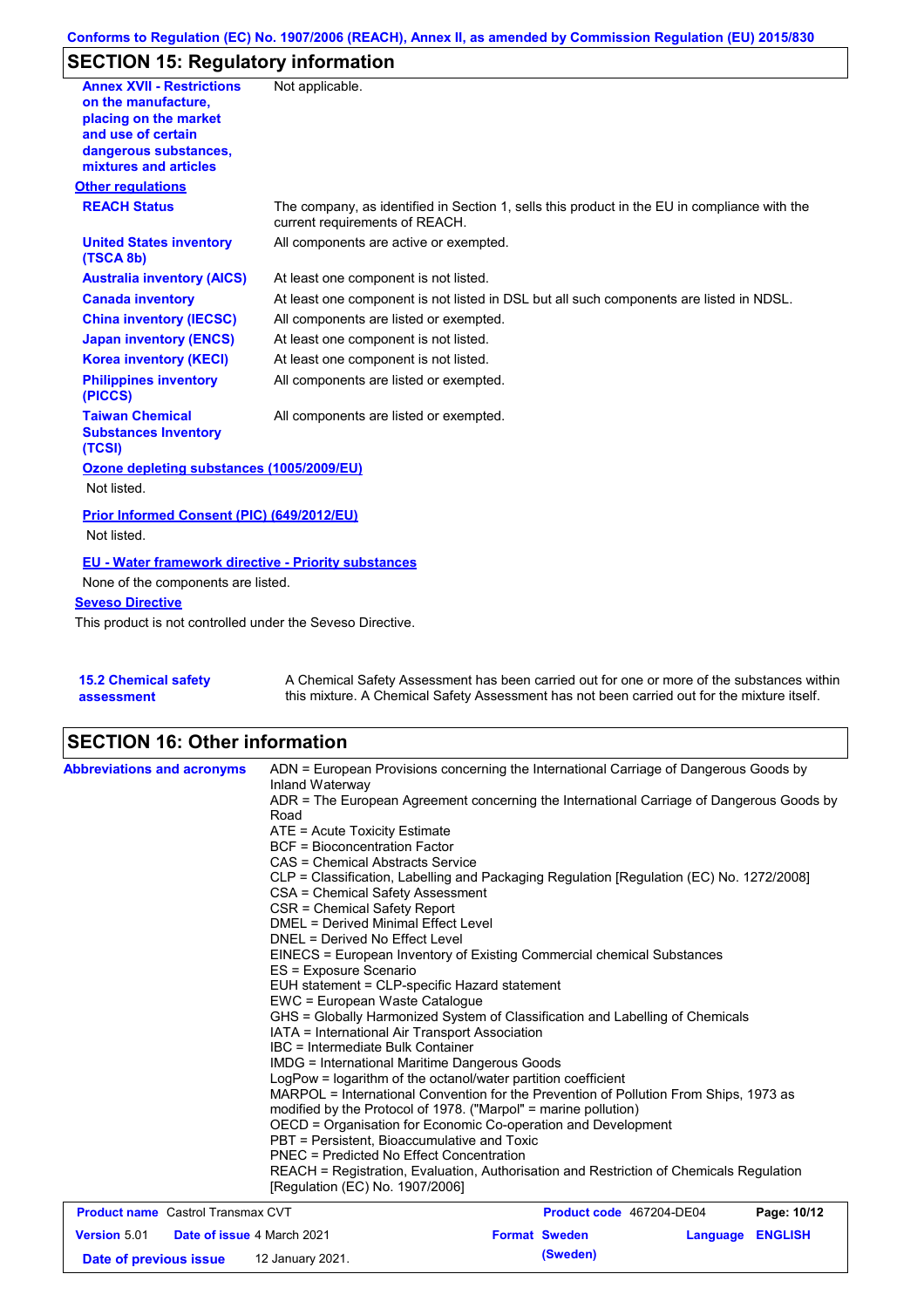## **SECTION 16: Other information**

RID = The Regulations concerning the International Carriage of Dangerous Goods by Rail RRN = REACH Registration Number SADT = Self-Accelerating Decomposition Temperature SVHC = Substances of Very High Concern STOT-RE = Specific Target Organ Toxicity - Repeated Exposure STOT-SE = Specific Target Organ Toxicity - Single Exposure TWA = Time weighted average UN = United Nations UVCB = Complex hydrocarbon substance VOC = Volatile Organic Compound vPvB = Very Persistent and Very Bioaccumulative Varies = may contain one or more of the following 64741-88-4 / RRN 01-2119488706-23, 64741-89-5 / RRN 01-2119487067-30, 64741-95-3 / RRN 01-2119487081-40, 64741-96-4/ RRN 01-2119483621-38, 64742-01-4 / RRN 01-2119488707-21, 64742-44-5 / RRN 01-2119985177-24, 64742-45-6, 64742-52-5 / RRN 01-2119467170-45, 64742-53-6 / RRN 01-2119480375-34, 64742-54-7 / RRN 01-2119484627-25, 64742-55-8 / RRN 01-2119487077-29, 64742-56-9 / RRN 01-2119480132-48, 64742-57-0 / RRN 01-2119489287-22, 64742-58-1, 64742-62-7 / RRN 01-2119480472-38, 64742-63-8, 64742-65-0 / RRN 01-2119471299-27, 64742-70-7 / RRN 01-2119487080-42, 72623-85-9 / RRN 01-2119555262-43, 72623-86-0 / RRN 01-2119474878-16, 72623-87-1 / RRN 01-2119474889-13

#### **Procedure used to derive the classification according to Regulation (EC) No. 1272/2008 [CLP/GHS]**

| <b>Classification</b>                                  |                             | <b>Justification</b>                                                                    |  |  |
|--------------------------------------------------------|-----------------------------|-----------------------------------------------------------------------------------------|--|--|
| Not classified.                                        |                             |                                                                                         |  |  |
| <b>Full text of abbreviated H</b><br><b>statements</b> | H <sub>304</sub><br>H319    | May be fatal if swallowed and enters airways.<br>Causes serious eye irritation.         |  |  |
| <b>Full text of classifications</b><br>[CLP/GHS]       | Asp. Tox. 1<br>Eye Irrit. 2 | <b>ASPIRATION HAZARD - Category 1</b><br>SERIOUS EYE DAMAGE/EYE IRRITATION - Category 2 |  |  |
| <b>History</b>                                         |                             |                                                                                         |  |  |
| Date of issue/ Date of<br>revision                     | 04/03/2021                  |                                                                                         |  |  |
| Date of previous issue                                 | 12/01/2021.                 |                                                                                         |  |  |
| <b>Prepared by</b>                                     | <b>Product Stewardship</b>  |                                                                                         |  |  |

#### **Indicates information that has changed from previously issued version.**

#### **Notice to reader**

All reasonably practicable steps have been taken to ensure this data sheet and the health, safety and environmental information contained in it is accurate as of the date specified below. No warranty or representation, express or implied is made as to the accuracy or completeness of the data and information in this data sheet.

The data and advice given apply when the product is sold for the stated application or applications. You should not use the product other than for the stated application or applications without seeking advice from BP Group.

It is the user's obligation to evaluate and use this product safely and to comply with all applicable laws and regulations. The BP Group shall not be responsible for any damage or injury resulting from use, other than the stated product use of the material, from any failure to adhere to recommendations, or from any hazards inherent in the nature of the material. Purchasers of the product for supply to a third party for use at work, have a duty to take all necessary steps to ensure that any person handling or using the product is provided with the information in this sheet. Employers have a duty to tell employees and others who may be affected of any hazards described in this sheet and of any precautions that should be taken. You can contact the BP Group to ensure that this document is the most current available. Alteration of this document is strictly prohibited.

| <b>Product name</b> Castrol Transmax CVT |                                   |                  | <b>Product code</b> 467204-DE04 |                      | Page: 11/12             |  |
|------------------------------------------|-----------------------------------|------------------|---------------------------------|----------------------|-------------------------|--|
| <b>Version 5.01</b>                      | <b>Date of issue 4 March 2021</b> |                  |                                 | <b>Format Sweden</b> | <b>Language ENGLISH</b> |  |
| Date of previous issue                   |                                   | 12 January 2021. |                                 | (Sweden)             |                         |  |